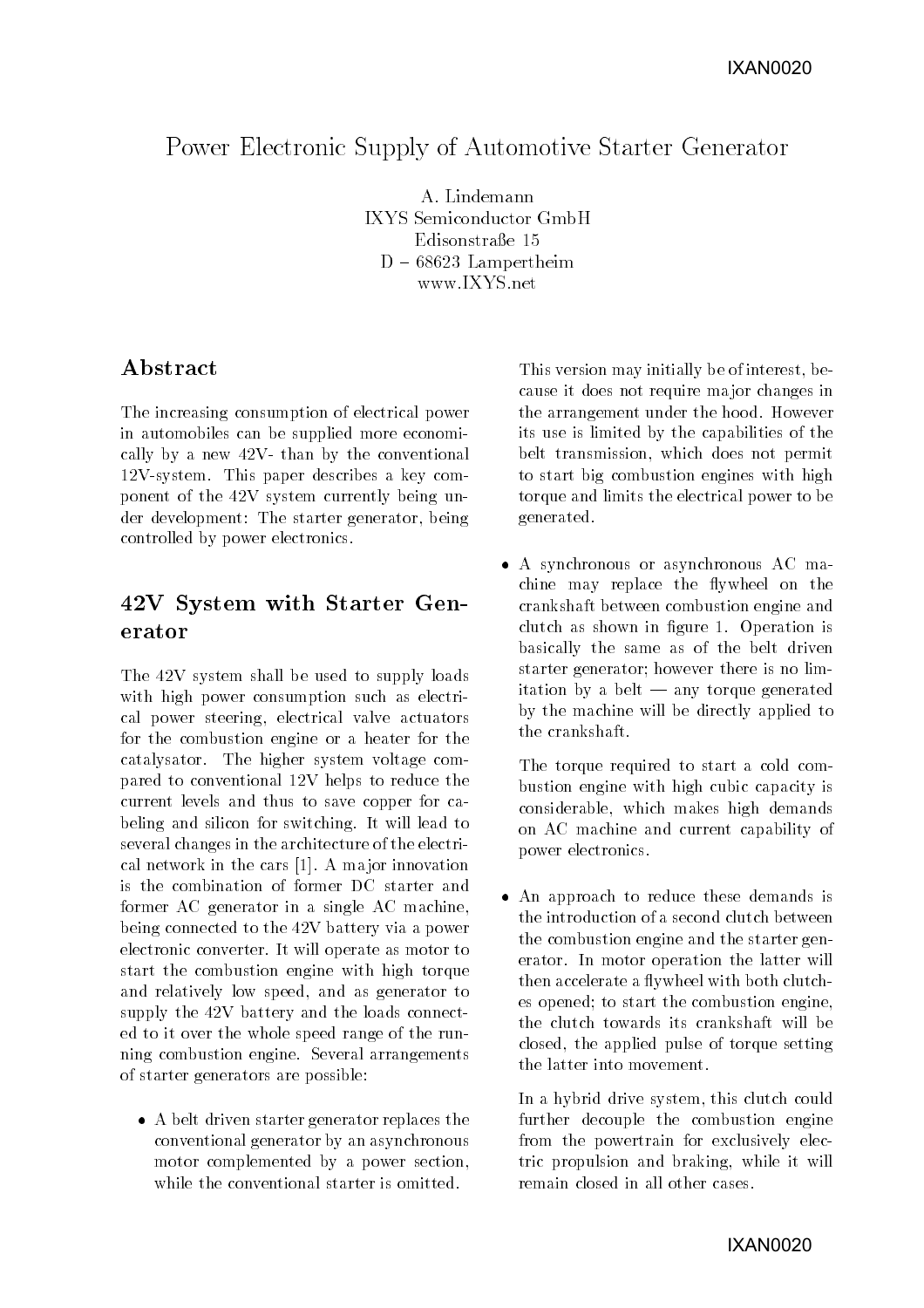

Figure 1: arrangement of and power section for starter generator

The power section for any of the aforementioned versions of starter generator typically consists of a three phase MOSFET bridge as depicted in figure 1. Several requirements can be derived for the MOSFET components:

- $\bullet$  Blocking voltage  $U_{DSS}$  must be higher than maximum system voltage plus overvoltage peaks caused by switching of the power semiconductors. Typically  $75V \le U_{DSS} \le 100V$  are sufficient for 42V systems.
- Current capability of the MOSFET should be sufficient for all operational points: The hightest current through the MOSFET is required for cold start at low temperature, such as  $-25\degree C$ . The current rating required to start the hot combustion engine is lower, however the current capability of the power semiconductors decreases anyway with increasing heatsink temperature, which is determined by the coolant.

The on state resistance of trench MOS-FETs is low, their current rating thus high, which makes them preferred choice.

In general, it is advantageous to use an architecture of power section which permits to scale its current rating without ma jor changes in the design: This kind of power section can be applied to the several versions of starter generators outlined above, and finally to a variety of combustion engines. gines.

 Switching behaviour should be optimized for a typical frequency of several Kilohertz. To minimize overvoltage peaks caused by switching, low parasitic inductances in the commutation path from plus to minus of the DC link are desirable. An optimum can be achieved using components which integrate "upper" and "lower" switch of a phaseleg — i. e.  $T_1$  and  $T_2$  in figure 1.

- Power MOSFETs provide an intrinsic reverse diode which is used as free wheeling diode. A low forward voltage is advantageous with respect to efficiency in particular in generator operation. It is mandatory that the turn off behaviour of the diode is optimized to permit switching of the MOS-FETs with a frequency as indicated above.
- Environmental conditions under the hood are rather harsh with respect to temperature cycles  $-$  correlating with the temperature of coolant i.e. from  $-25\degree C$  to  $100\degree C$  $\sim$  shock etc. The components must provide a sufficient reliability under these conditions.
- Finally a contribution to reduction of system cost by good value power electronic components will be appreciated.

#### Power Sections

Two different ways to realize remarkably compact power sections for starter generators are proposed in figures 2 and 3: Both use components manufactured in IXYS' proprietary ISOPLUSTM technology. The components are mechanically held and pressed to a water cooled heatsink by a multiple spring clip. Their leads are soldered or welded to conductors in a PCB like plate. The basic ratings given in table 1 show, that the power sections are suitable to supply typical medium size starter generators from 42V system.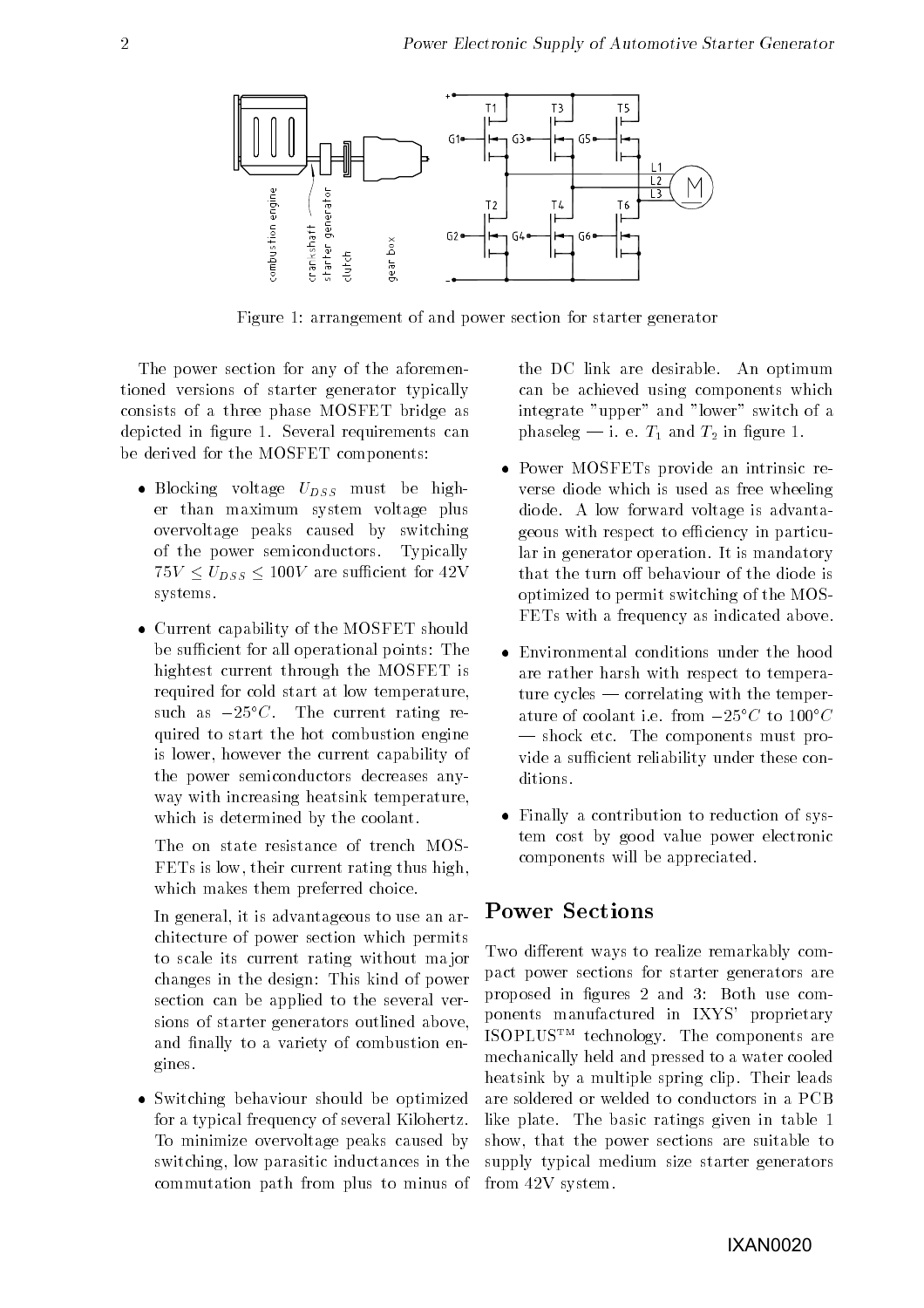

Figure 2: mechanical setup and circuit diagram of a power section with four paralleled trench MOSFET phaselegs in ISOPLUS i4TM package of FMM150-0075P type per phaseleg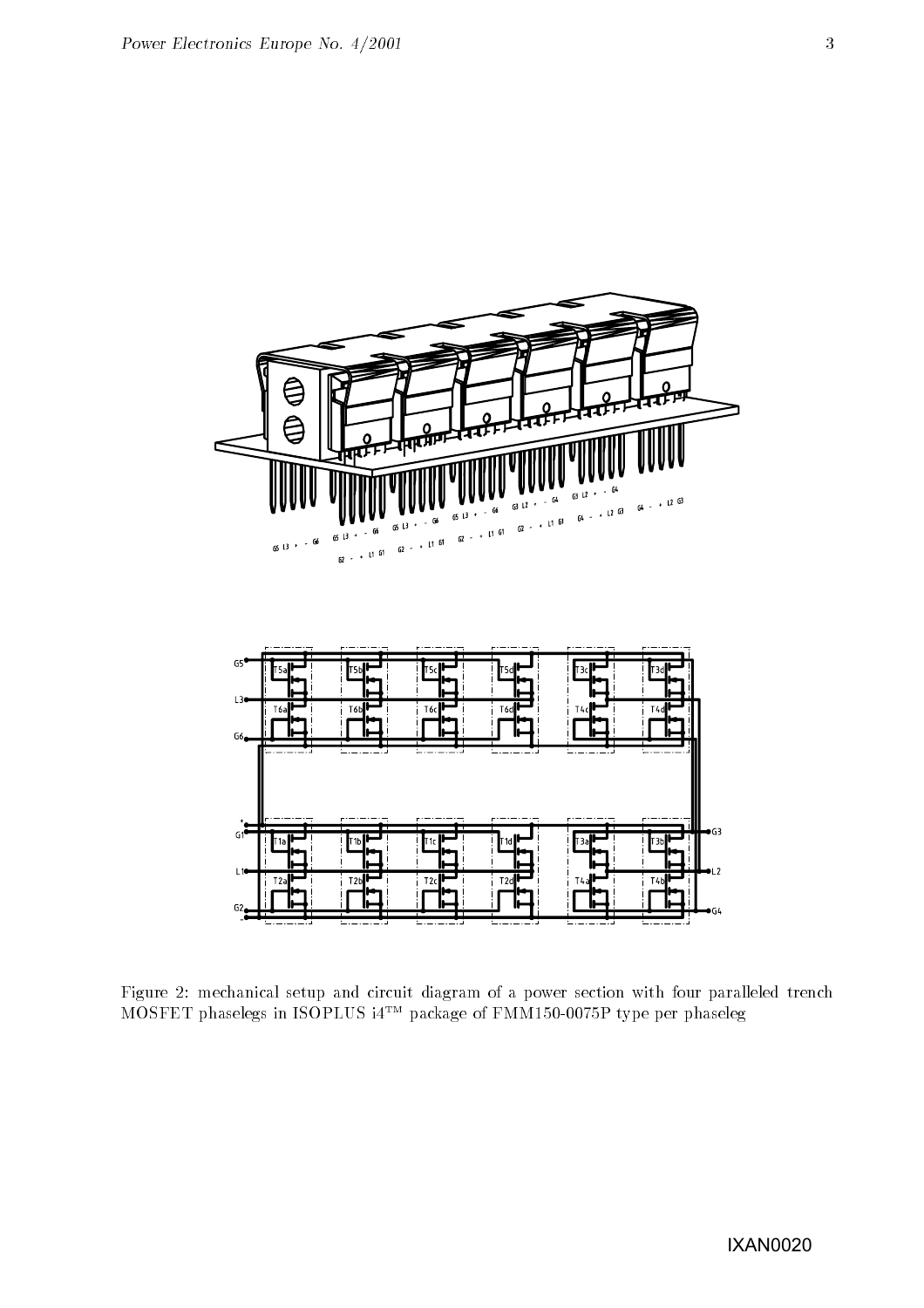

Figure 3: mechanical setup and circuit diagram of a power section with four paralleled trench  $MOSFET$  single switches in ISOPLUS  $220^{TM}$  package of IXUC160N075 type per switch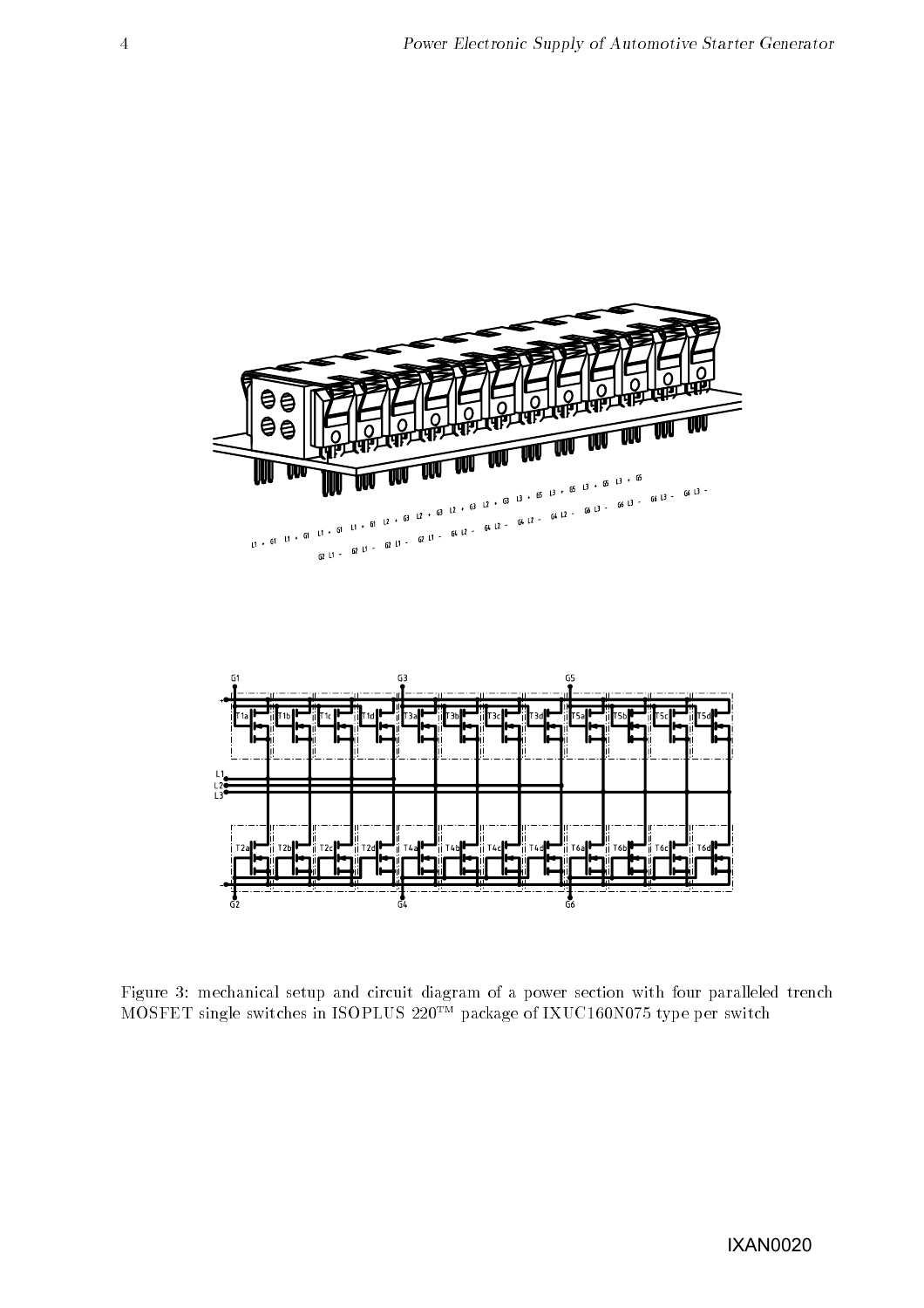| figure                   | $\overline{2}$   | 3                  |  |
|--------------------------|------------------|--------------------|--|
| converter dimensions     |                  |                    |  |
| length                   | $140 \text{mm}$  | $155 \mathrm{mm}$  |  |
| width                    | 60 <sub>mm</sub> | $60 \,\mathrm{mm}$ |  |
| height                   | $25 \text{mm}$   | $20 \text{mm}$     |  |
| converter ratings        |                  |                    |  |
| $U_{DSS}$                | 75V              | 75V                |  |
| $I_{D25}$                | 600A             | 640A               |  |
| $I_{D90}$                | 480A             | 520A               |  |
| $I_{RMS}$                | 300A             | 180A               |  |
| trench MOSFET components |                  |                    |  |
| type                     | FMM150-0075P     | <b>IXUC160N075</b> |  |
| topology                 | phaseleg         | single switch      |  |
| paralleled               | 4 per phaseleg   | 4 per switch       |  |
| package                  | ISOPLUS i4TM     | ISOPLUS 220TM      |  |

Table 1: configurations, ratings and characteristics of the converters for starter generators

Ratings of the trench power MOSFET components can be derived from the converter ratings:  $U_{DSS}$  is the blocking voltage and  $I_{D25}$ or  $I_{D90}$  indicate the DC current capability of each switch at a case temperature of  $T_C = 25^{\circ}C$ or  $T_C = 90^{\circ}C$  respectively.  $I_{RMS}$  expresses the steady state RMS current capability of the power semiconductor devices' leads. The fact that  $I_{RMS}$  is lower than  $I_{D90}$  is in accordance with the particular operational conditions in automotive applications, where the components are cooled by a heatsink being tempered by the coolant of the combustion engine: While thermal time constants prevent the connections of the leads  $-$  being the limiting factor  $$ from overheating during cold start at i. e.  $-25\degree C$ , the steady state currents in power section, cooled by a heatsink at i. e.  $100^{\circ}C$ , correspond to the  $I_{RMS}$  rating. A relatively high chip current capability as expressed by the  $I_{D90}$  value further helps to reduce chip junction temperature during operation which increases reliability, and to optimize converter efficiency which is important to avoid a too high fuel consumption of the vehicle.

Some further characteristics of both new com- $\mathbf{p}$  ponents — currently being introduced — are indicated in table 2. Besides  $R_{DSon}$  the dynamic parameters — switching times of MOSFET  $t_r$ .  $t_f$  and intrinsic reverse diode  $t_{rr}$  – prove to be in accordance with the automotive requirements outlined above.

Table 2: typical characteristics of 75V trench MOSFET components in ISOPLUSTM packages

|             | FMM150-0075P       | IXUC160N075         |
|-------------|--------------------|---------------------|
| $R_{DSon}$  | $4,7m\Omega$       | 5, $3m\Omega$       |
| $t_{\it r}$ | 40ns               |                     |
| $t_f$       | 55ns               |                     |
| $t_{rr}$    | 120ns              |                     |
| length      | $21 \,\mathrm{mm}$ | $15,5 \mathrm{mm}$  |
| width       | $20 \,\mathrm{mm}$ | $10,5 \text{mm}$    |
| height      | 5mm                | $4,5 \,\mathrm{mm}$ |

The cross section of an ISOPLUS i4TM component in figure 4 gives an insight into the novel packaging technology [2] applied: A direct copper bonded DCB ceramic substrate carries the chips, the upper side of which is connected by wire bonds to substrate or leads respectively; this subassembly is covered by molding compound. The components thus look similar to discretes, however provide signicant advantages: The DCB ceramic substrate electrically isolates the terminals against heatsink, which is on ground potential  $-$  there is no need to mount additional insulator pads, coupling capacity is low. Contrary to copper used for the leadframe of conventional discrete components, DCB's thermal expansion coefficient is close to silicon's, thus guaranteeing the high temperature cycling capability of the components as required.



Figure 4: cross section of an ISOPLUS  $i4^{TM}$ component

The major difference between the power sections in gures 2 and 3 is the circuit implemented in each component: The outline of three leaded ISOPLUS 220TM corresponds to